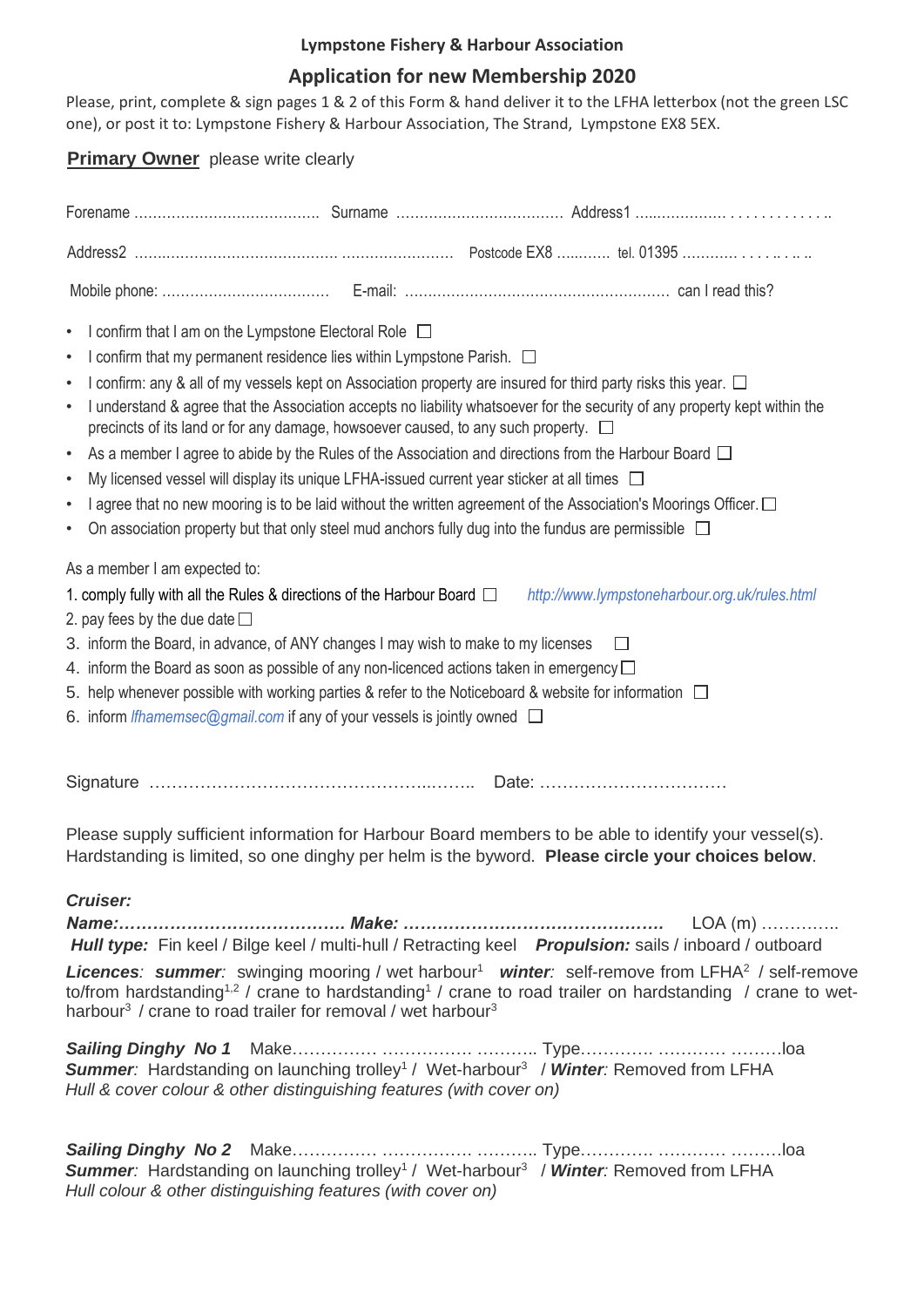*Kayak / canoe / paddleboard4 No 1 to be kept on racking* Please uniquely describe this craft- make shape type colour, markings: Summer racked only / winter also

*Kayak / canoe / paddleboard<sup>4</sup>No 2 to be kept on racking* Please uniquely describe this craft - make shape type colour, markings: Summer racked only / winter also

*Kayak / canoe / paddleboard<sup>4</sup>No 3 to be kept on racking* Please uniquely describe this craft - make shape type colour, markings: Summer racked only / winter also

*Homebased Portable Craft kept at home (any number if only used one at a time)* Please describe each craft – type, (SUP,ISUP,canoe) *more information on website*

Number of HPC licenses if craft to be used concurrently …………………

### *Motorboat:*

| Engine type: Inboard / Fixed Outboard / Usually removed outboard                                                               |  |
|--------------------------------------------------------------------------------------------------------------------------------|--|
| Summer: swinging drying mooring / wet harbour <sup>1</sup>                                                                     |  |
| winter: self-remove from LFHA <sup>2</sup> / self-remove to hardstanding <sup>1,2</sup> / crane to hardstanding <sup>1</sup> / |  |
| crane to road trailer on hardstanding <sup>1</sup> / wet harbour <sup>3</sup>                                                  |  |

#### *Beach mooring only for <4m tenders<sup>6</sup>not kept at harbour*

Summer beach mooring / Winter beach mooring Please uniquely describe this craft - make shape type colour, markings:

*Tender to moored vessel*: less than 12ft / 3.6m loa Hardstanding during summer removed from LFHA in winter<sup>7</sup> *Wood /* GRP / plastic / inflatable LOA ………………m. *Hull colour & other distinguishing markings …*………………………………………………

**Outboard engine store** position (annual)<sup>5</sup> repeat / request for waiting list

Please initial this page